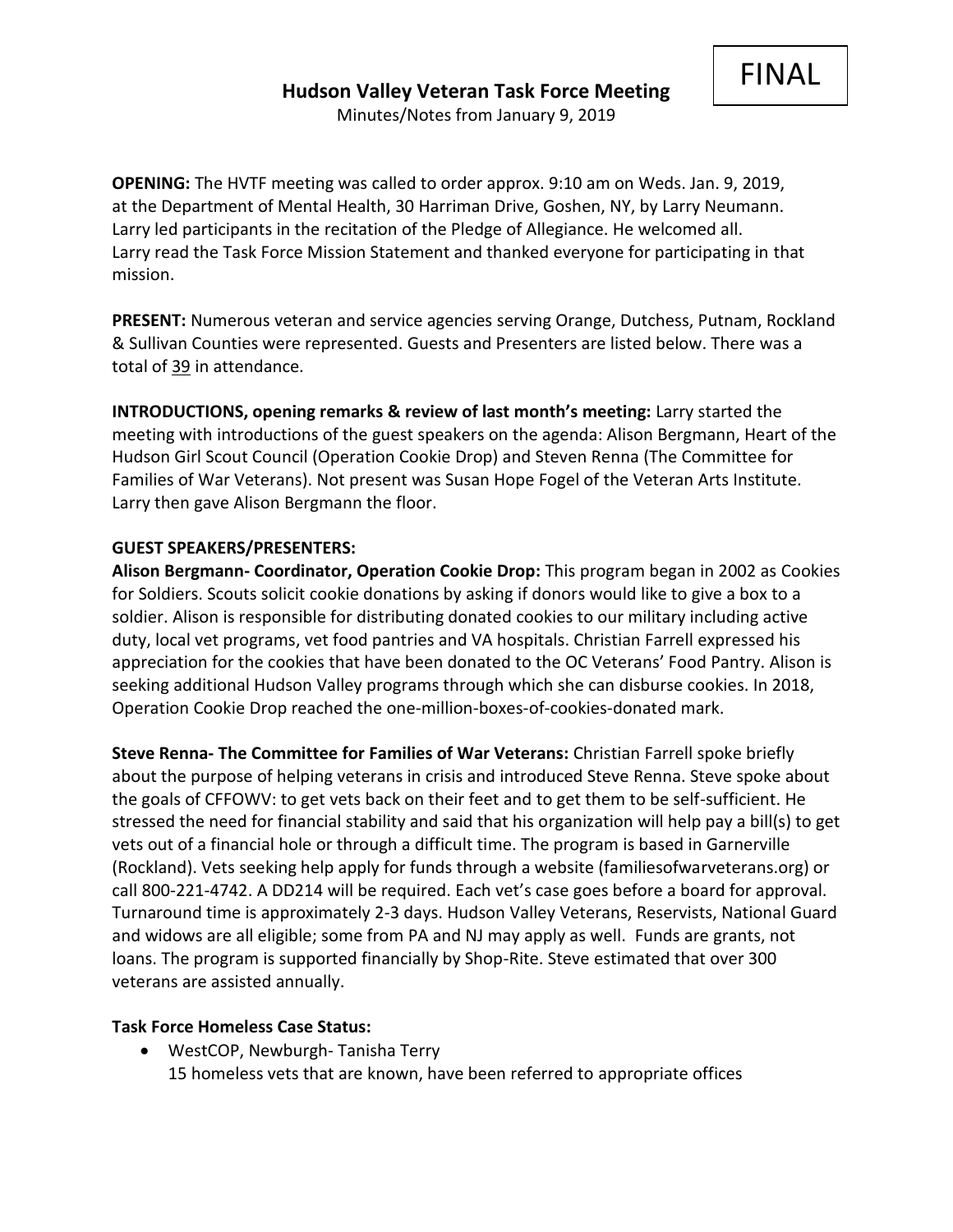- Dutchess County, 6: (4) shelter, (1) car, (1) hotel, (1) accepted into housing
- Orange County, 7: (2) shelter, (5) hotel
- Sullivan County, 1: (1) new referral needing medical care

## **VETERAN SERVICE & COUNTY UPDATES:**

- **Dutchess County:** Rep not present.
	- Larry stated that Dutchess received a \$100K grant to help with Veterans' Housing needs.
	- A car dealership donated four cars to help with local vets' transportation needs.

## • **Orange County:**

## **Christian Farrell - Director, Orange County Veteran Services**

- Christian thanked everyone for participation in Wreaths Across America on 12/15/18
- Over 1,000 people participated in laying 3500 wreaths on gravesites
- OC Veterans had over 200 passings in 2018, busiest cemetery in OC
- The Cemetery has hired a Master Planner to create plans for future enhancement.
- OC Executive Steven Neuhaus, a Navy Seabee, has been deployed. **Vet2Vet: Larry Neumann, Program Coordinator**
- Vets Arts has restarted their music workshop. Tai Chi is also being offered**.**
- Nov.- Dec. there have been many calls with financial hardships and a rise in requests for assistance with food.
- Veterans Task Force is expanding quickly. Larry is pleased with the level of support.

#### • **Putnam County**:

#### **Karl Rhode, Director, Putnam County Veterans Service Agency**

- Evening hours are now available on Tuesday from 5-8 pm, necessary for younger vets. Vets need to be taught how to navigate the [VA] system.
- Suicide prevention funding may be available soon.

#### • **Rockland County:**

## **Vet2Vet, Ismael (Izzy) Quintana Jr., Veteran Outreach Coordinator**

- Two new programs coming: Peer supervision program every 2<sup>nd</sup> Saturday & program of self-care & support with 12 core competencies. Sharon Bailey, LCSW, [sbailey@vet2vetrc.org](mailto:sbailey@vet2vetrc.org)
- Two monthly programs: on the  $1<sup>st</sup>$  Saturday, 9-11 am, Acupuncture followed by social time and luncheon; every  $3^{rd}$  Friday, 11-12, Yoga, followed by social time and luncheon.
- Feb.  $6^{th}$ , Weds., 10:30 am, Vet2Vet food and beverage reception at RCC Ellipse Center

#### • **Sullivan County: Rep not present**

- Howie Goldsmith is receiving medical treatment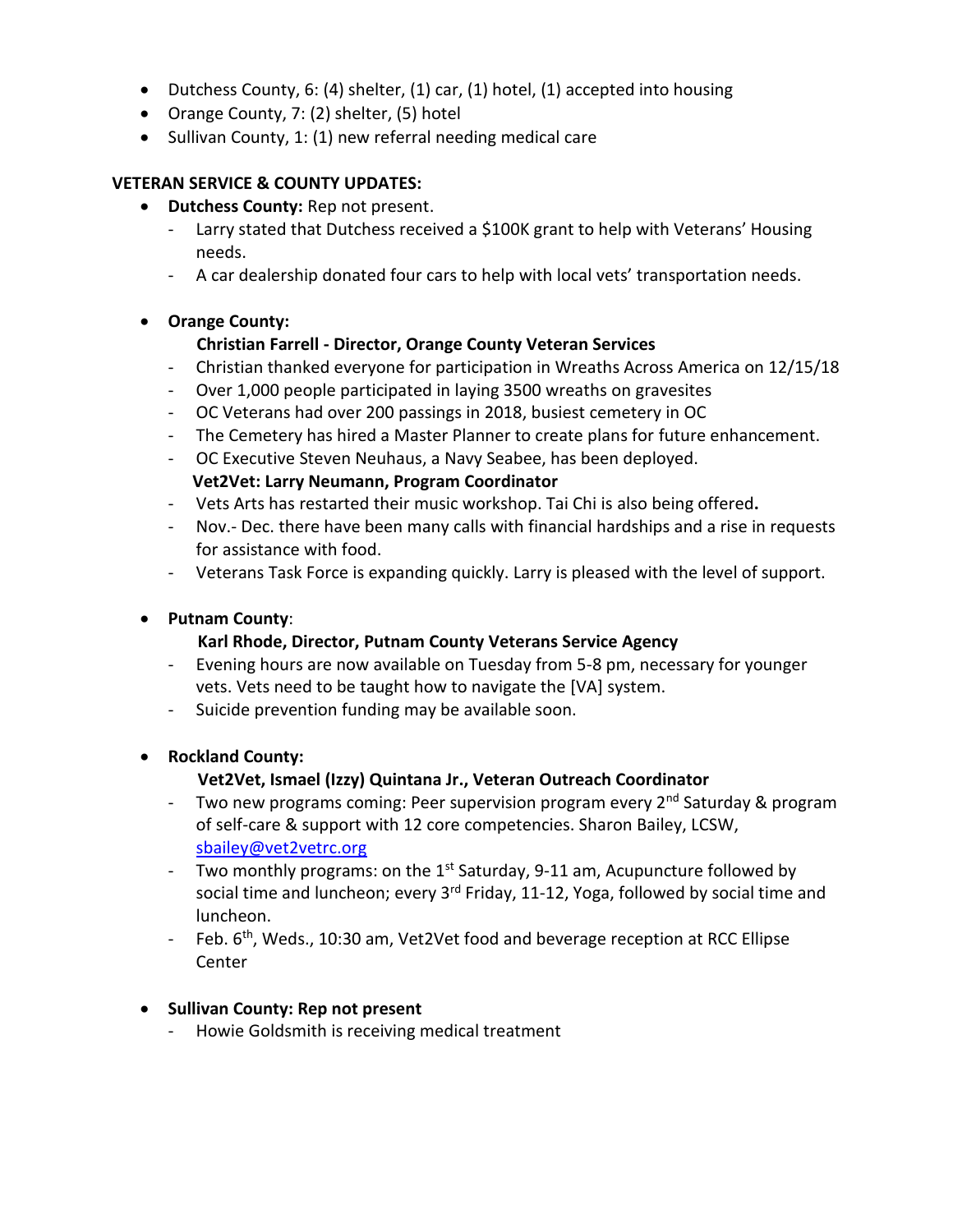# • **Office of US Representative Sean Patrick Maloney, Khristian Silvis, Veteran & Military Advocate**

Valentines for Vets coming up. Maloney's office is looking for ways to distribute the Valentines.

- Khristian is looking for resources to help Robert & Frank Giordano who have purchased a home in Orange County and want to convert it to a home for homeless vets. Izzy suggested John Murphy with home4heroes.com out of Rockland.

#### • **UPCOMING EVENTS/ROUNDTABLE**

- **Rick Walls, founder of Towns4Troops** thanked everyone who supported their stocking stuffer initiative. Provided 722 stuffed stockings to our military in the area. Compiled 50 Rack Packs & 50 additional packs for attendees of Poughkeepsie soldier's funeral.
- **Marc Cavalli, Founder, Joint Task Force 22 to Zero**, spoke about the stigma of attempted suicide. Looking to expand their program, find those in service in need of suicide prevention help, especially first responders[. www.jtf22to0.com](http://www.jtf22to0.com/)
- Michael Bark, OC Youth Dept., Goshen, serving youth & families in OC, including military families. Providing recreation, after school programs, internships, job readiness.
- **John Cameron -** The VA has adopted Dr. Frank Bourke's PTSD Treatment Protocol after a 2 year study done on the eradication of RTM. Over 90% of tested veterans were symptom free of flashbacks, hyper vigilance etc. They're working to get Cuomo to have physicians use the proven protocol when treating vets.
- **Monique Duci, Meeting Tree Computer**, is accepting gently used computers (laptops & desktops with screens) for refurbishment. The equipment will be given to local vet programs. Equipment should be no more than 4-5 years old and able to run Windows 7 or better. 845-237-2117, [mduci@meetingtreecomputer.com](mailto:mduci@meetingtreecomputer.com)
- **Bill Sestrom, Hudson Valley Honor Flight,** still looking for vets for two upcoming flights: 4/13 out of Stewart; 5/11 out of Westchester. Priority goes to WWII vets, Korean & Viet Nam vets (terminal). Contact [bill@orangecountyzone.com,](mailto:bill@orangecountyzone.com) 914-489-2700
- **HVVTF Website** is being worked on. Meeting Agendas, Minutes, and Calendar of Events should go live in early February. Resource list is being compiled for future inclusion, as requested by a majority of Task Force members. Kendall Kless is working on the list.
- **Pat Siano, NAMI (National Alliance on Mental Illness)** offers free educational courses for vets and their families. Would like to bring the NAMI Homefront program (currently offered online) to Orange County. See namiorangeny.org for more information.
- **James Eldridge, Middletown Vet Center, Veteran Outreach Program Specialist** thanked all for their response to a recent request for goods to help a Veteran family in need. Family or marital counseling is available at the Center. Vets can call Chris Rupp, 914-313-6469. Vets needing assistance with claims for VA benefits may call 845-321-7717 for info.
- **Citizen Preparedness Corps, through New York National Guard Captain Brett White,** offers a 90-minute presentation addressing preparation for, response to and recovery from a